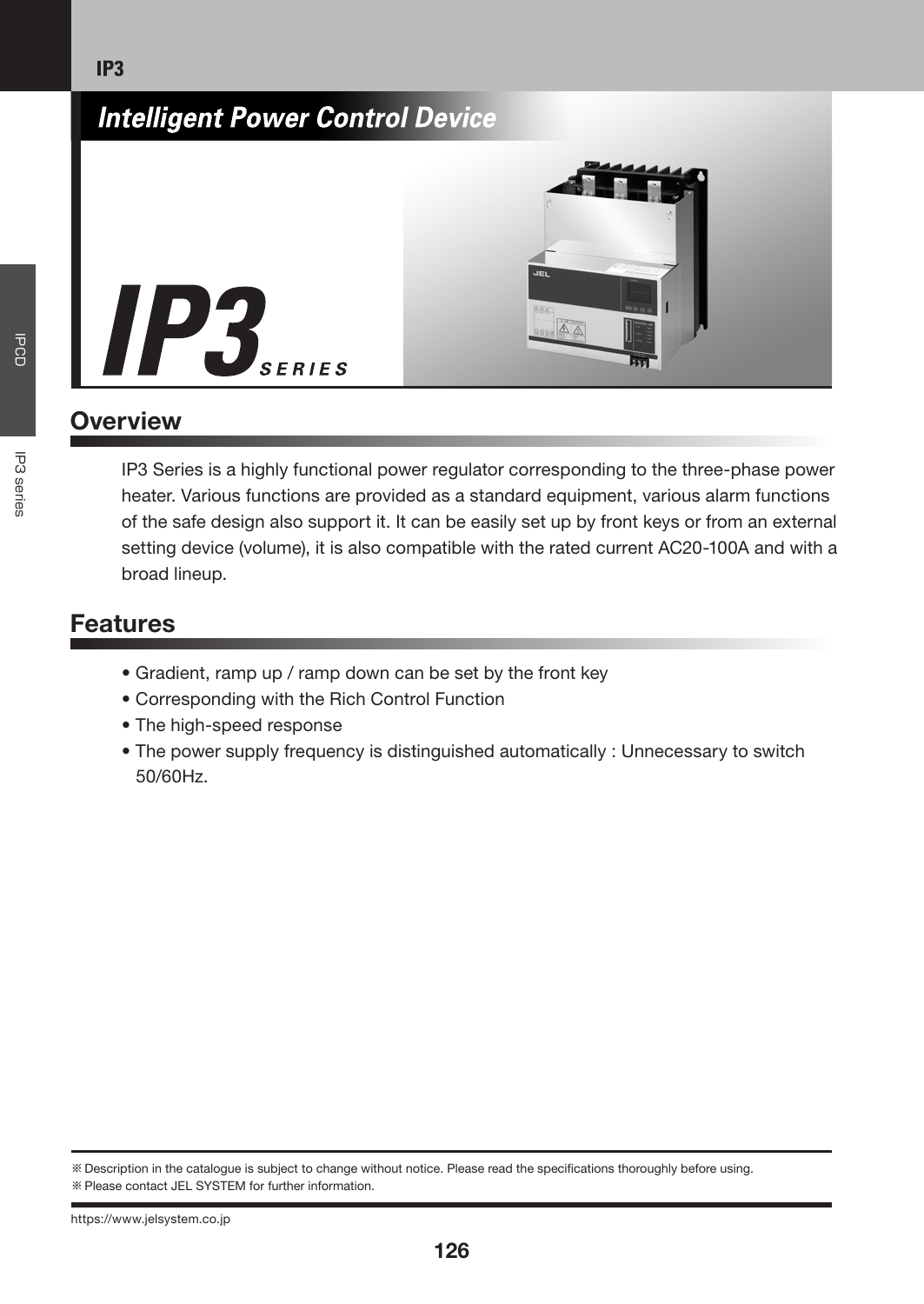### Phase control

The wave form of the load power is switched at a desired phase angle q to provide smooth control.



## Cycle Control (Continuous proportion)

Power is switched on and off when the supply voltage is at 0V. This system suppresses high frequency noise inherent to phase control.



## Zero-cross control

Supply voltage is switched on and off according to the voltage pulse and contact signals from a controller.



**IPCD** 

Description in the catalogue is subject to change without notice. Please read the specications thoroughly before using. Please contact JEL SYSTEM for further information.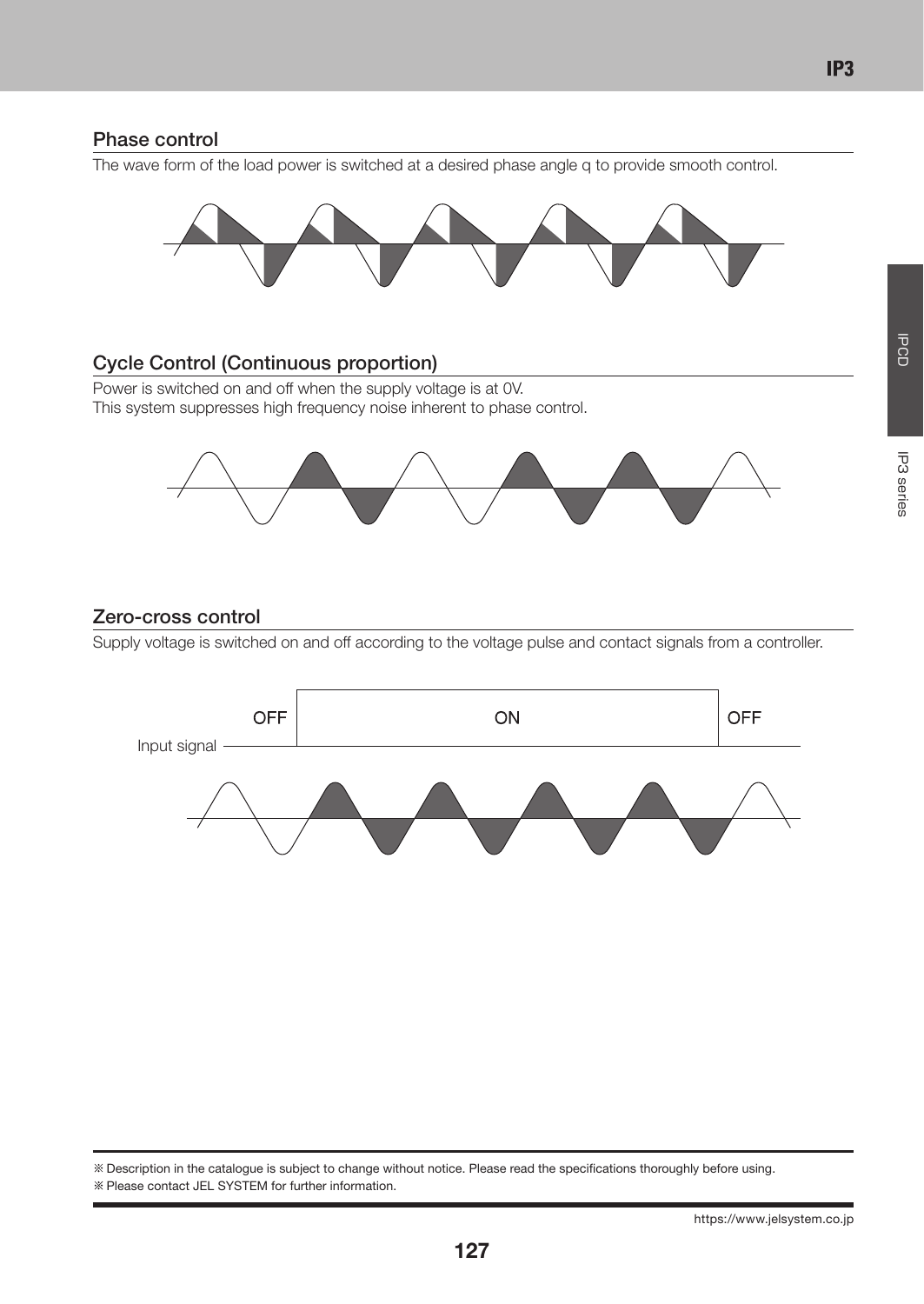# Standard Functions

#### **●** Gradient Setting

The relation between the setting input and the output voltage can be set. Gradient setting is possible via front keys or an external setter. Control characteristics may vary with the setting as follows.

- 1. Auto setting input X Internal gradient setting X External gradient setting
- 2. Auto setting input X Internal gradient setting
- 3. Manual setting X Internal gradient setting X External gradient setting

Gradient setting output characteristic diagram



#### **●** Ramp Function (Soft-start & Soft-down)

Even if setting input changes abruptly, output changes slowly to suppress inrush current. Ramp-up (Start-up) and ramp down (Start-Down) time can be set in the range of 0.1 to 99.9 sec via front keys.



#### **●** Output modes

When phase control is selected for linear load (R: resistor), output mode can be selected from Proportional phase angle to input, proportional voltage to input, and proportional square voltage (electric power) to input.



#### **●** Base-up setting (Output bias)

When the setting input is zero, the output can be set via front keys.

(Base-up setting is valid when output limiter low is set to 0.0)



#### **●** Output limiter (High & Low)



Highest and lowest output values can be set via front keys.

#### **●** Output limiter High at start-up

This function limits the highest output for the period of a preset time after power-ON and control mode change from Stop to Run. It makes the IP3 Series suitable for heaters which cause rush current flow, such as Halogen lamp, Tungsten, Platinum, and Molybdenum heaters.



#### **●** Event input and alarm function

The contact input can be configured to Run/Stop, Auto/Manual or alarm interlock reset. The alarm types are reverse phase detection, power frequency abnormal, and FAIL. Alarm output will go on, when any of them goes in alarm status. Optional heater break alarm and over-current alarm can be also configured as an output (alarm logic selection).

Description in the catalogue is subject to change without notice. Please read the specications thoroughly before using.

Please contact JEL SYSTEM for further information.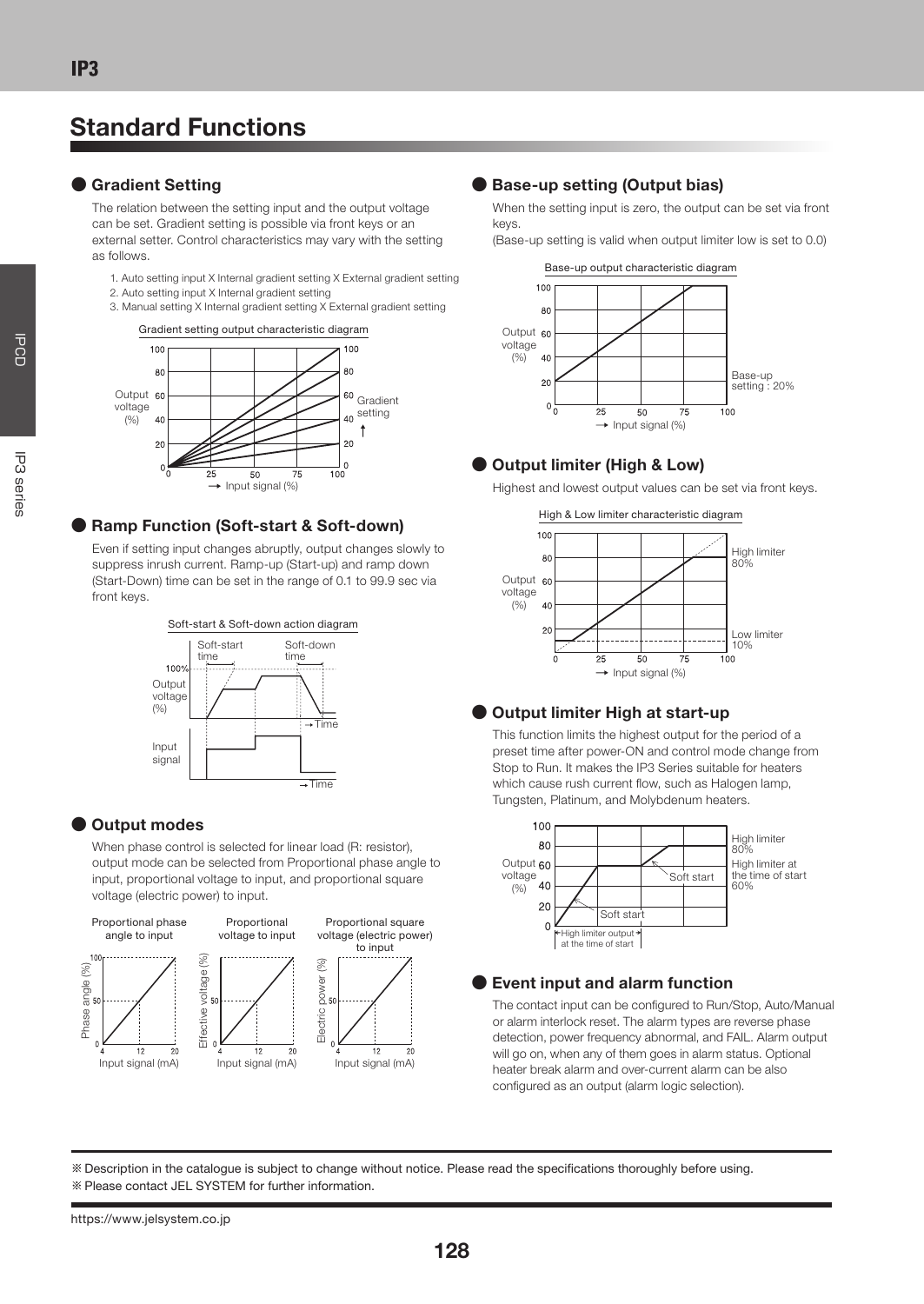# IP3 series IPCD **P3** series

**IPCD** 

# **Options**

#### **●** Constant current control (For phase control only)

This function maintains the output current constant when a load or a power supply fluctuates. It makes the IP3 Series suitable for heaters of which resistance greatly changes by temperature change, such as Platinum, Molybdenum, Tungsten, and Kanthal heaters.





#### **●** Constant power control (For phase control only)

This function controls the output to make its effective value power proportional to the input. It makes the IP3 Series suitable for heaters of which resistance gradually increases by temperature or time, such as silicon carbide type heater.

This function controls its effective value power at 50% of the rating shown in the diagram below.

• From the diagram below, constant power control is expressed as a curve obtained from a line between two points which is a 50% of the rating of the unit; a point at 100% voltage x 50% current and a point at 50% voltage x 100% current.



**●** Constant Voltage control (For phase control only)





#### **●** Heater break alarm

This function measures load current and compares it with a heater break alarm set value. Alarm will be activated if the load current goes into alarm ranges. Maximum two alarm set points can be set for the heater break alarm, which could be used for heater-deterioration alarm and heater-break alarm.

(Note) For phase control, heater break alarm does not work when the load current is less than 15% of maximum load current.

#### **●** Fuse break alarm

The alarm goes on when a fast blown fuse is blown. The fuse with alarm output function must be used to use this function.

#### **●** Over-current alarm

The alarm goes on when the load current exceeds 120% of the rated current.

#### ● Load current limiter (For phase control only)

This function limits the load current value to the heater. The setting range is 30 to 100% of the rated current.

(Note) If the load has a large inrush current, use soft-start function along with this function to suppress the inrush current. This function alone can not prevent the inrush current.



Description in the catalogue is subject to change without notice. Please read the specications thoroughly before using.

#### Please contact JEL SYSTEM for further information.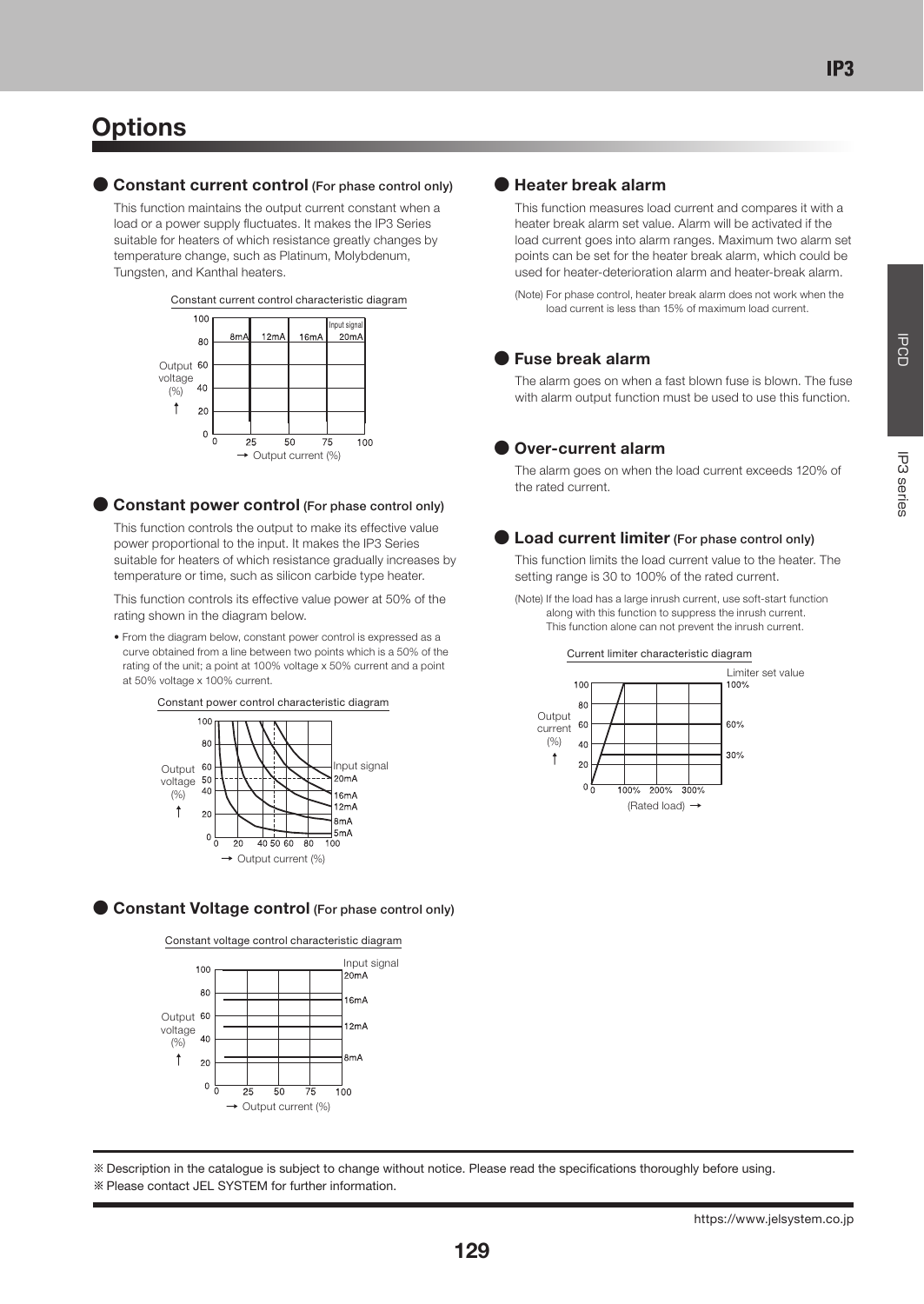# **Specifications**

| <b>Maximum Load Current</b>                | 20A AC, 30A AC, 45A AC, 60A AC, 80A AC, 100A AC                                                                                                                                                                                                                                                                                                                                                                                                                                                                                                                                                                                                                                         |  |  |  |
|--------------------------------------------|-----------------------------------------------------------------------------------------------------------------------------------------------------------------------------------------------------------------------------------------------------------------------------------------------------------------------------------------------------------------------------------------------------------------------------------------------------------------------------------------------------------------------------------------------------------------------------------------------------------------------------------------------------------------------------------------|--|--|--|
| <b>Control Method</b>                      | Phase control, Cycle control Zero-cross control (Selectable)                                                                                                                                                                                                                                                                                                                                                                                                                                                                                                                                                                                                                            |  |  |  |
|                                            | Phase control: Linearity (R:Resistor) load, Control of primary side of a                                                                                                                                                                                                                                                                                                                                                                                                                                                                                                                                                                                                                |  |  |  |
| Applicable Load                            | transformer (magnetic field density 8,000 gauss or less)<br>Cycle control Zero-cross control: Linearity (R:Resistor) load                                                                                                                                                                                                                                                                                                                                                                                                                                                                                                                                                               |  |  |  |
| Input Signal                               | Group 1 (Field-programmable within Group)<br>Current input 4 to 20mA DC<br>(Input impedance: $100\Omega$ )<br>Current input 0 to 20mA DC<br>(Input impedance: $100\Omega$ )<br>Voltage input 0 to 5V DC<br>(Input impedance: $30k\Omega$ )<br>Voltage input 1 to 5V DC<br>(Input impedance: $30k\Omega$ )<br>Voltage pulse input $0/12V$ DC (Input impedance : $30k\Omega$ )<br>Non-voltage contact input<br>Group 2 (Field-programmable within Group)<br>Voltage input 0 to 10V DC<br>(Input impedance: $68k\Omega$ )<br>Voltage pulse input $0/12V$ DC (Input impedance: $68k\Omega$ )<br>Voltage pulse input $0/24V$ DC (Input impedance: $68k\Omega$ )<br>Non-voltage contact input |  |  |  |
| <b>Minimum Load Current</b>                | 1A                                                                                                                                                                                                                                                                                                                                                                                                                                                                                                                                                                                                                                                                                      |  |  |  |
| Output Voltage Range                       | 0 to 98% of rated voltage                                                                                                                                                                                                                                                                                                                                                                                                                                                                                                                                                                                                                                                               |  |  |  |
| <b>Power Supply Voltage</b>                | 180 to 264V AC (Including power supply voltage variation)<br>Rating: 200 to 240V AC                                                                                                                                                                                                                                                                                                                                                                                                                                                                                                                                                                                                     |  |  |  |
| Power consumption                          | Less than 17VA                                                                                                                                                                                                                                                                                                                                                                                                                                                                                                                                                                                                                                                                          |  |  |  |
| <b>Power Frequency</b>                     | 50/60Hz (Automatic discriminating)                                                                                                                                                                                                                                                                                                                                                                                                                                                                                                                                                                                                                                                      |  |  |  |
| <b>Allowable Power Frequency Variation</b> | 50Hz±1Hz, 60Hz±1Hz, (Performance quarantee range)<br>45 to 54.9Hz (50Hz), 55 to 64.9Hz (60Hz) (Operating quarantee range)                                                                                                                                                                                                                                                                                                                                                                                                                                                                                                                                                               |  |  |  |
| <b>Output Setting Range</b>                | Gradient setting<br>: 0.0 to 100.0% [Front kev].<br>0 to 100% [External setting unit]<br>Output limiter (High)<br>: 0.0 to 100.0% [Front key]<br>Output limiter (Low)<br>: 0.0 to 100.0% [Front key]<br>Output limiter at start-up (High) : 0.0 to 100.0% [Front key]<br>Output limiter time at start-up : 0.0 to 600.0 sec [Front key]<br>Base-up setting (Output bias) : 0.0 to 100.0% [Front key]<br>Manual setting<br>: 0.0 to 100% [Front key]<br>0 to 100% [External setting unit]                                                                                                                                                                                                |  |  |  |
| Output mode                                | When phase control is selected for linearity load (R: resistor), output mode can be<br>selected from Proportional phase angle to input, proportional voltage to input, and<br>proportional square voltage (electric power) to input.)                                                                                                                                                                                                                                                                                                                                                                                                                                                   |  |  |  |
| Cooling method                             | Natural convection                                                                                                                                                                                                                                                                                                                                                                                                                                                                                                                                                                                                                                                                      |  |  |  |
| <b>Allowable Ambient Temperature</b>       | Performance guarantee range: 0 to +40°C<br>Operating guarantee range: -15 to +55°C                                                                                                                                                                                                                                                                                                                                                                                                                                                                                                                                                                                                      |  |  |  |
| Operating ambient humidity                 | 5 to 95%RH (No-condensation)<br>Absolute humidity: MAX.W.C 29.3q/m <sup>3</sup> dry air at 101.3kPa                                                                                                                                                                                                                                                                                                                                                                                                                                                                                                                                                                                     |  |  |  |
| Dielectric voltage                         | Between main circuit terminals, power terminals and heat sink 2000V<br>AC for one minute.                                                                                                                                                                                                                                                                                                                                                                                                                                                                                                                                                                                               |  |  |  |
| Insulation resistance                      | Between main circuit terminals, power terminals and heat sink $20M\Omega$ or more<br>(500V DC)                                                                                                                                                                                                                                                                                                                                                                                                                                                                                                                                                                                          |  |  |  |
| Self-diagnostic function                   | Check item<br>Board check, EEPROM check, Adjustment data check, Set value range check<br>Action at abnormality:<br>FAIL lamp ON, Thyristor output OFF<br>(The alarm output can be output from the alarm terminals.)                                                                                                                                                                                                                                                                                                                                                                                                                                                                     |  |  |  |
| <b>Mounting Method</b>                     | Vertical mounting                                                                                                                                                                                                                                                                                                                                                                                                                                                                                                                                                                                                                                                                       |  |  |  |
| Weight                                     | Approx. 5.8kg (20 to 60A), Approx. 13.6kg (80A,100A)                                                                                                                                                                                                                                                                                                                                                                                                                                                                                                                                                                                                                                    |  |  |  |

Description in the catalogue is subject to change without notice. Please read the specications thoroughly before using.

IP3 series IPCD

**P3** series

**IPCD** 

130

Please contact JEL SYSTEM for further information.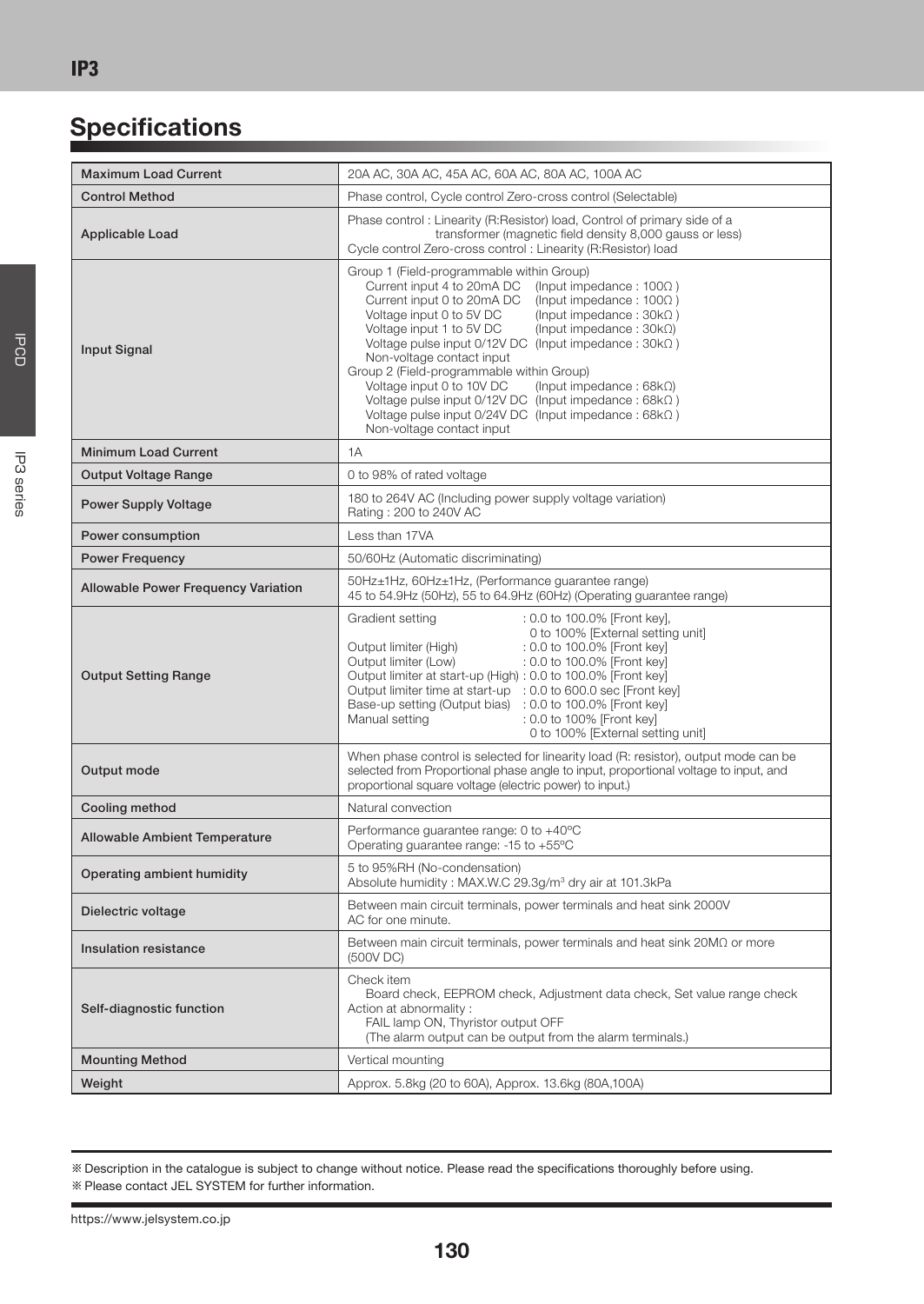| <b>Standard functions</b> | • Digital input (DI) : 3 points, Non-voltage contact input<br>RUN/STOP, Auto/Manual, Alarm interlock reset<br>• Gradient setting (External setting unit is optional)<br>· Soft-up/Soft-down: 0.0 to 99.9sec<br>• Alarm output : 2 points<br>Open collector output, 24V DC, Max.100mA<br>Energized/De-energized is selectable.<br>Output logic selection function<br>1. Heater break alarm **1<br>2. Thyristor break alarm **1<br>3. OR logic of heater break alarm **1 and thyristor break alarm **1<br>4. OR logic of FAIL, power frequency abnormal, reverse phase<br>detection, over-current alarm *1, fuse break down *1<br>5. OR logic of all alarm<br>※1 : Optional alarm type<br>• ON/OFF control (External setting units are optional) |
|---------------------------|------------------------------------------------------------------------------------------------------------------------------------------------------------------------------------------------------------------------------------------------------------------------------------------------------------------------------------------------------------------------------------------------------------------------------------------------------------------------------------------------------------------------------------------------------------------------------------------------------------------------------------------------------------------------------------------------------------------------------------------------|
| Option function           | • Heater break alarm<br>Current measuring accuracy: $\pm$ 2A (20A, 30A type)<br>$±10\%$ of Max. load current<br>(45A, 60A, 80A, 100A type)<br>Number of alarm delay times : 0 to 99 times<br>• Load current limiter<br>Setting range: 0 to 22A (20A type), 0 to 33A (30A type)<br>0 to 50A (45A type), 0 to 66A (60A type)<br>0 to 88A (80A type), 0 to 110A (100A type)                                                                                                                                                                                                                                                                                                                                                                       |

| <b>Function</b>                    | Operating condition                                                   | <b>Stability</b>               |
|------------------------------------|-----------------------------------------------------------------------|--------------------------------|
| <b>Constant voltage</b>            | Power supply variation: Within $\pm 10\%$<br>Load variation: 2 times  | Within $+2\%$<br>of full scale |
| <b>Constant current</b>            | Power supply variation: Within $\pm 10\%$<br>Load variation : 2 times | Within $+2\%$<br>of full scale |
| <b>Constant power</b><br>variation | Power supply variation: Within $\pm 10\%$<br>Load variation: 2 times  | Within $+4\%$<br>of full scale |

#### **●** Table of internal calorific value

| <b>Rated load</b><br>current (A) | 20 | 30  | 45  | 60  | 80  | 100 |
|----------------------------------|----|-----|-----|-----|-----|-----|
| Internal calorific<br>value (W)  | 82 | 118 | 172 | 226 | 298 | 370 |

#### ● Table of Stability **●** Temperature characteristics of load current



Description in the catalogue is subject to change without notice. Please read the specications thoroughly before using.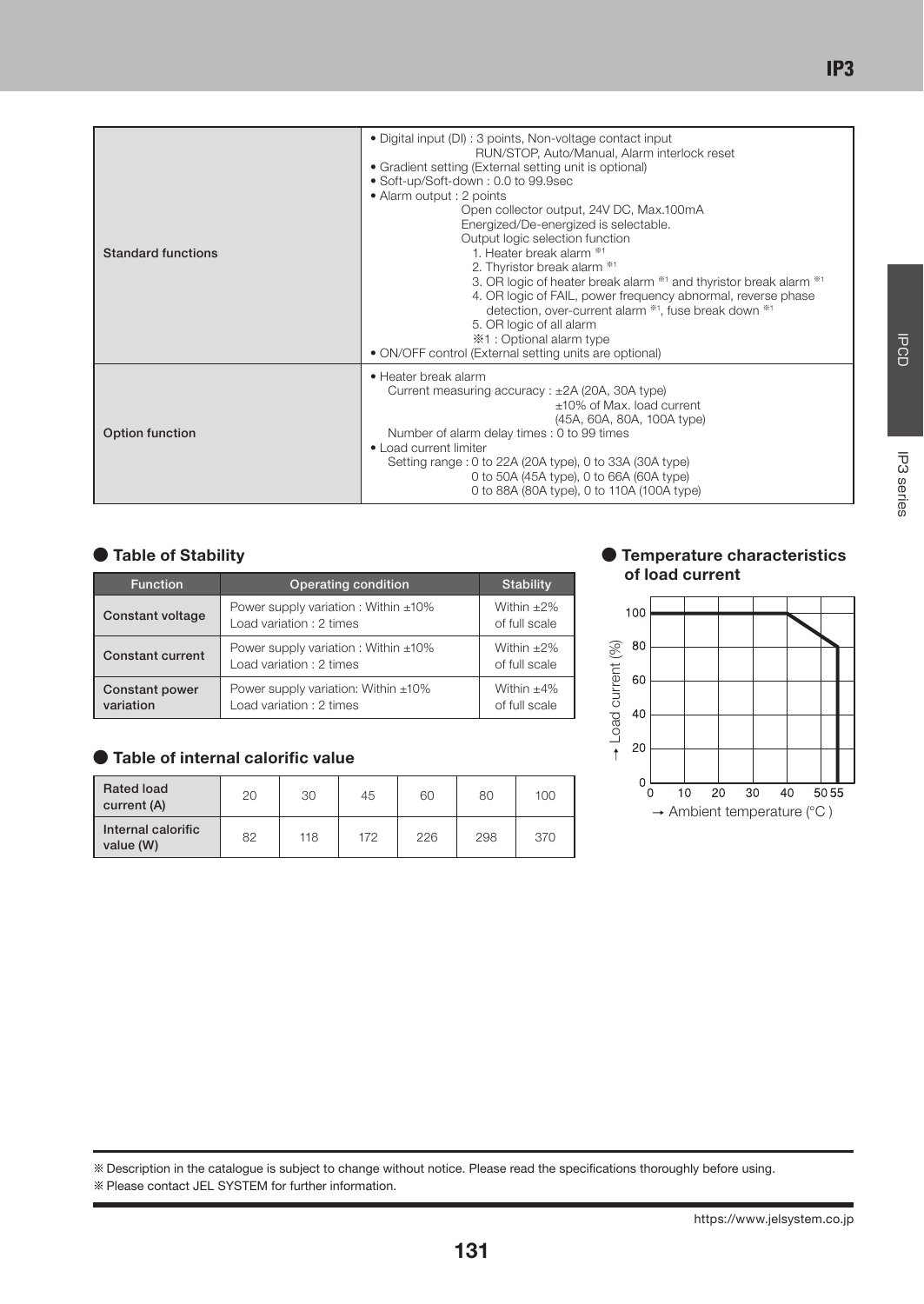#### **●** Model and Suffix Code

| <b>Specifications</b>             | <b>Model and Suffix Code</b>                                                                                                                                                                                                                                                                                                                                                                                |   |    |                                        |                        |                  |              |               |
|-----------------------------------|-------------------------------------------------------------------------------------------------------------------------------------------------------------------------------------------------------------------------------------------------------------------------------------------------------------------------------------------------------------------------------------------------------------|---|----|----------------------------------------|------------------------|------------------|--------------|---------------|
| <b>Type</b>                       | Three Phase Thyristor Unit<br>$IP3 -$                                                                                                                                                                                                                                                                                                                                                                       |   | PZ |                                        | $\left  \cdot \right $ |                  |              |               |
| Power supply                      | 200 to 240V AC                                                                                                                                                                                                                                                                                                                                                                                              | 2 |    |                                        |                        |                  |              |               |
| Control method                    | Phase control/Cycle control/Zero-cross control (programmable, default: phase control)                                                                                                                                                                                                                                                                                                                       |   | PZ |                                        |                        |                  |              |               |
| Max. load current                 | <b>20A AC</b><br>30A AC<br>45A AC<br>60A AC<br>80A AC<br>100A AC                                                                                                                                                                                                                                                                                                                                            |   |    | 020<br>030<br>045<br>060<br>080<br>100 |                        |                  |              |               |
| Input signal<br>$*1$              | 0 to 5V DC<br>0 to 10V DC<br>1 to 5V DC<br>$0$ to $20mA$ DC<br>4 to 20mA DC                                                                                                                                                                                                                                                                                                                                 |   |    |                                        | Δ<br>8                 |                  |              |               |
| Output mode<br>$*2, *3$           | Standard (Proportional phase angle • Proportional voltage • Proportional square voltage)<br>Standard + Constant voltage control<br>Standard + Constant voltage control (with heater break alarm and load current limiter)<br>Standard + Constant current control (with heater break alarm and load current limiter)<br>Standard + Constant power control (with heater break alarm and load current limiter) |   |    |                                        |                        | N<br>6<br>E<br>W |              |               |
| Fast-blow fuse<br>$*2$            | No fast-blow fuse<br>With fast-blow fuse (No fuse break alarm output)<br>With fast-blow fuse (With fuse break alarm output)                                                                                                                                                                                                                                                                                 |   |    |                                        |                        |                  | N.<br>F<br>S |               |
| <b>Optional function</b>          | No optional function                                                                                                                                                                                                                                                                                                                                                                                        |   |    |                                        |                        |                  | N            |               |
| Accessories<br>$*3$ , $*4$ , $*5$ | Setter (Volume, knob, Scale plate) 1 unit + Connector (Plug)<br>Setter (Volume, knob, Scale plate) 2 units + Connector (Plug)<br>Connector (Plug)<br><b>Terminal Cover</b>                                                                                                                                                                                                                                  |   |    |                                        |                        |                  |              | 2<br>-9<br>۰A |

\*1 : Input signal is programmable within group.

| Group   | 0 to 20mA DC  | 4 to 20mA DC 0 to 5V DC 1 to 5V DC |  | Voltage pulse 0/12V DC | Non-voltage contact |
|---------|---------------|------------------------------------|--|------------------------|---------------------|
|         |               |                                    |  |                        |                     |
| Group 2 | $0$ to 10V DC | Voltage pulse 0/12V DC             |  | Voltage pulse 0/24V DC | Non-voltage contact |

\*2 : When optional heater break alarm and load current limiter are specified, over-current alarm and thyristor break alarm are also supplied.

\*3 : When contact input or/and alarm output is required, specify the connector as an accessory.

\*4 : Setters are for external gradient setting, external manual setting, and external high/low setting for on/off control.

Use two units of setter in the following cases;

• When external gradient setting and external manual setting are required.

• High/low setting for on/off control is used.

\*5 : It is possible to specify more than one accessories by adding suffix code at the end. (Example: -1-9)

**P3** series

Description in the catalogue is subject to change without notice. Please read the specifications thoroughly before using.

Please contact JEL SYSTEM for further information.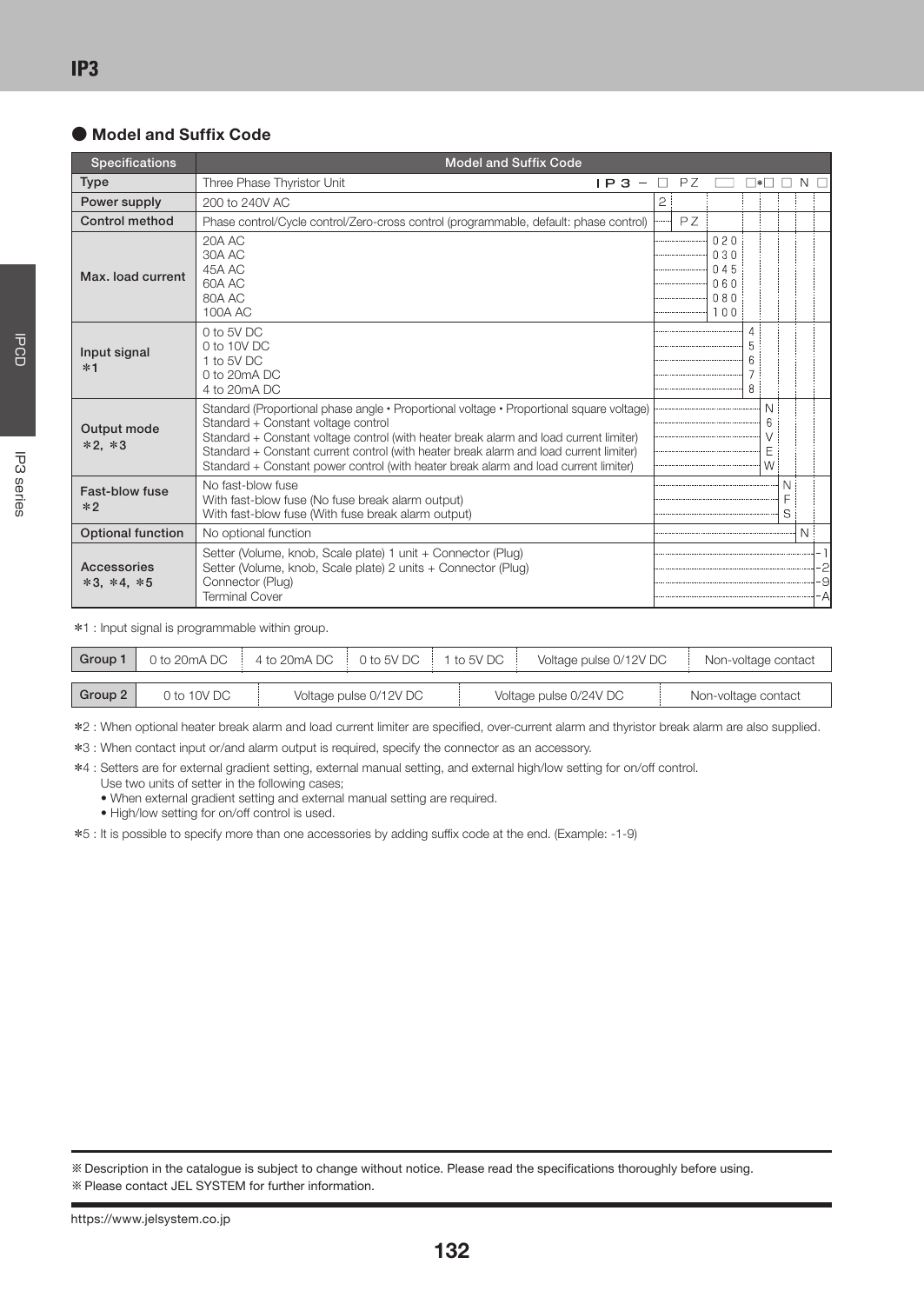#### ■ External Wiring



#### Main circuit **Input signal**





Description in the catalogue is subject to change without notice. Please read the specications thoroughly before using. Please contact JEL SYSTEM for further information.

**PCD**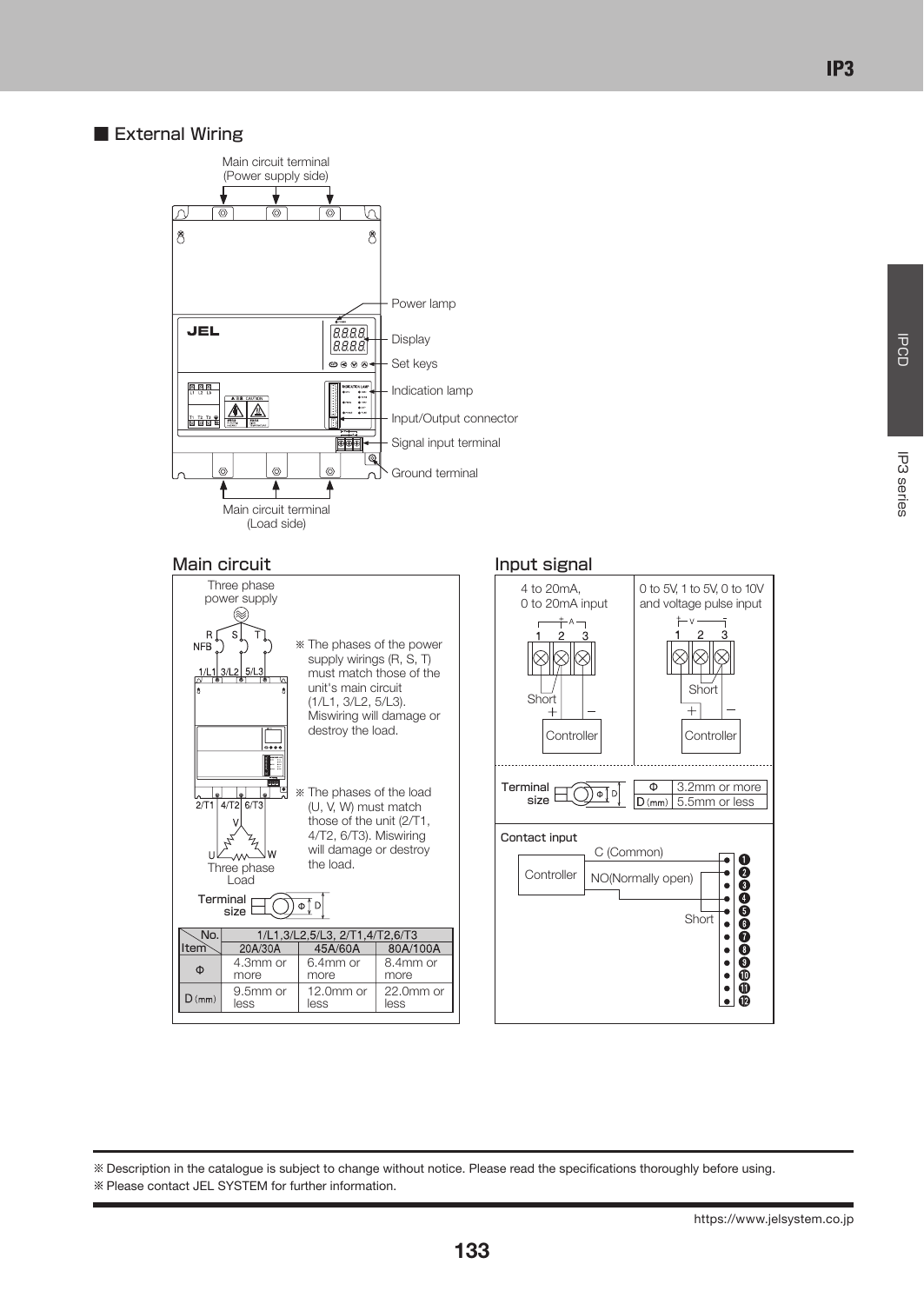#### ■ External Dimensions (Unit : mm)



When multiple units are installed, space between units must satisfy the rules shown in the drawing below.





Description in the catalogue is subject to change without notice. Please read the specifications thoroughly before using. Please contact JEL SYSTEM for further information.

**IPCD**